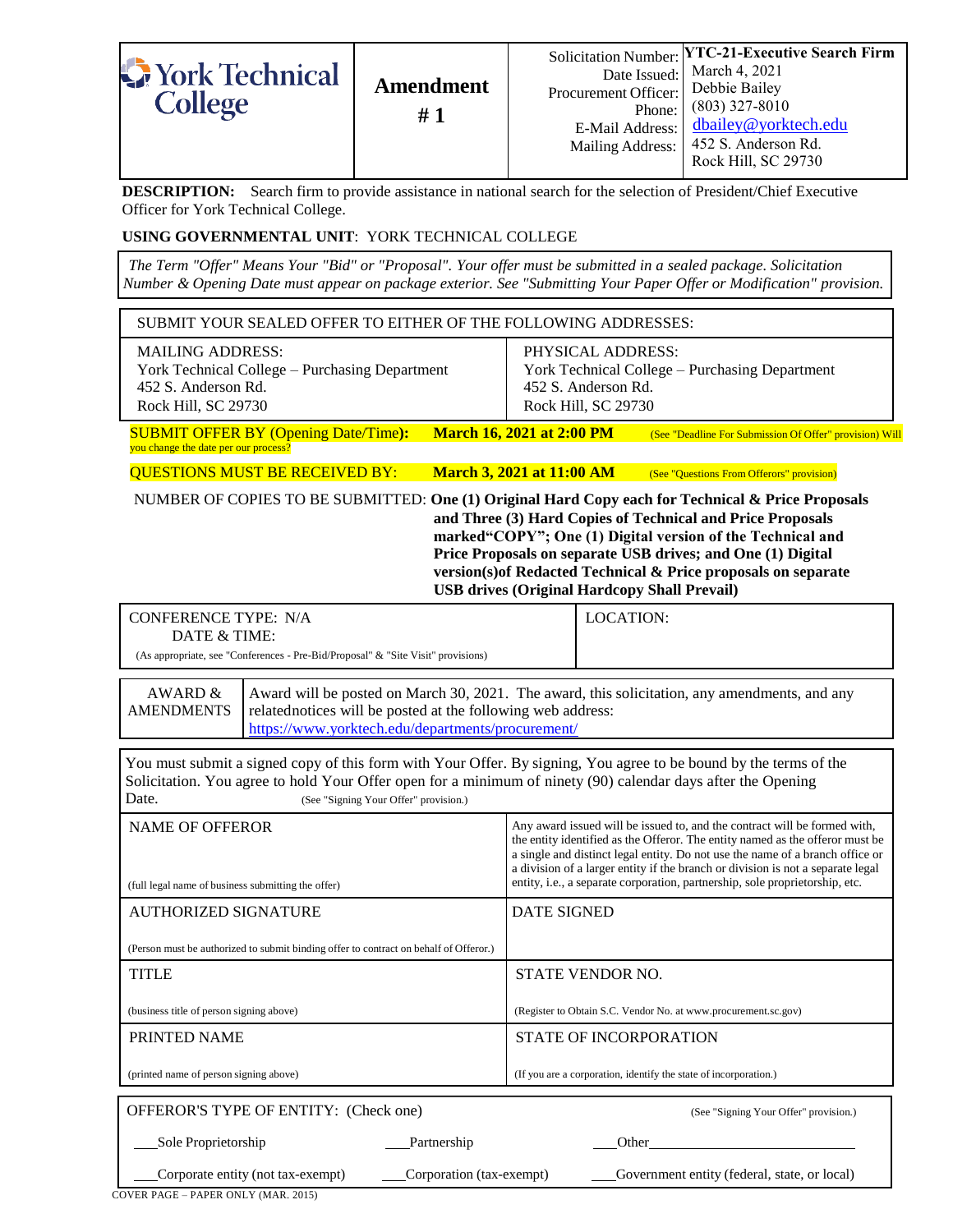#### **PAGE TWO (Return Page Two with Your Offer)**

| $\left($ Return I age I wo with Tour Offer                                              |                                                                                                                             |  |  |  |  |
|-----------------------------------------------------------------------------------------|-----------------------------------------------------------------------------------------------------------------------------|--|--|--|--|
| HOME OFFICE ADDRESS (Address for Offeror's<br>home office /principal place of business) | NOTICE ADDRESS (Address to which all procurement<br>and contract related notices should be sent.) (See "Notice"<br>clause)  |  |  |  |  |
|                                                                                         | Facsimile<br>Area Code - Number - Extension<br>E-mail Address                                                               |  |  |  |  |
|                                                                                         |                                                                                                                             |  |  |  |  |
| PAYMENT ADDRESS (Address to which payments<br>will be sent.) (See "Payment" clause)     | ORDER ADDRESS (Address to which purchase orders will<br>be sent) (See "Purchase Orders and "Contract Documents"<br>clauses) |  |  |  |  |
| Payment Address same as Home Office Address                                             |                                                                                                                             |  |  |  |  |

| Payment Address same as Notice Address (check | Order Address same as Home Office Address             |  |  |
|-----------------------------------------------|-------------------------------------------------------|--|--|
| only one)                                     | Order Address same as Notice Address (check only one) |  |  |

### **ACKNOWLEDGMENT OF AMENDMENTS**

Offerors acknowledges receipt of amendments by indicating amendment number and its date of issue. (See "Amendments toSolicitation" Provision)

| Amendm<br>ent No. | Amendment<br><b>Issue Date</b> | Amendment<br>No. | Amendment<br><b>Issue Date</b> | Amendment<br>No. | Amendment<br><b>Issue Date</b> | Amendment<br>No. | Amendment<br><b>Issue Date</b> |
|-------------------|--------------------------------|------------------|--------------------------------|------------------|--------------------------------|------------------|--------------------------------|
|                   |                                |                  |                                |                  |                                |                  |                                |
|                   |                                |                  |                                |                  |                                |                  |                                |

| <b>DISCOUNT FOR</b><br><b>PROMPT</b>                                                                                     | 10 Calendar Days (%) | 20 Calendar Days (%) | 30 Calendar Days (%) | Calendar Days (%) |  |
|--------------------------------------------------------------------------------------------------------------------------|----------------------|----------------------|----------------------|-------------------|--|
|                                                                                                                          |                      |                      |                      |                   |  |
| <b>PAYMENT</b>                                                                                                           |                      |                      |                      |                   |  |
| (See "Discount for                                                                                                       |                      |                      |                      |                   |  |
| Prompt Payment"                                                                                                          |                      |                      |                      |                   |  |
| clause)                                                                                                                  |                      |                      |                      |                   |  |
| MOTICE TO VEMPORE (EED 2000), On Line 16, 2000, the Bright Constitute Constant Associated the Line<br><b>DDEEEDEMAEC</b> |                      |                      |                      |                   |  |

/ENDORS (SEP. 2009): On June 16, 2009, the South Carolina General Assembly governing preferences available to in-state vendors, vendors using in-state subcontractors, and vendors selling in-state or US end products. This law appears in Section 11-35-1524 of the South Carolina Code of Laws. A summary of the new preferences is available a[t www.procurement.sc.gov/preferences.](http://www.procurement.sc.gov/preferences) *ALL THE PREFERENCES MUST BE CLAIMED AND ARE APPLIED BY LINE ITEM, REGARDLESS OF WHETHER AWARD IS MADEBY ITEM OR LOT.* **VENDORS ARE CAUTIONED TO CAREFULLY REVIEW THE STATUTE BEFORE CLAIMING ANY PREFERENCES. THE REQUIREMENTS TO QUALIFY HAVE CHANGED. IF YOU REQUEST A PREFERENCE, YOU ARE CERTIFYING THAT YOUR OFFER QUALIFIES FOR THE PREFERENCE YOU'VE CLAIMED. IMPROPERLY REQUESTING A PREFERENCE CAN HAVE SERIOUS CONSEQUENCES.** [11-35-1524(E)(4)&(6)] **PREFERENCES DO NOT APPLY 11-35-1524 (E)(5)**

PREFERENCES ADDRESS AND PHONE OF IN-STATE OFFICE: Please provide the address and phone number for your in-state office in the space provided below. An in-state office is necessary to claim either the Resident Vendor Preference (11-35- 1524(C)(1)(i)&(ii)) or the Resident Contractor Preference (11-35-1524(C)(1)(iii)). Accordingly, you must provide this information to qualify for the preference. An in-state office is notrequired, but can be beneficial, if you are claiming the Resident Subcontractor Preference (11-35-1524(D)).

In-State Office Address same as Home Office Address

In-State Office Address same as Notice Address **(check only one)**

#### **PREFERENCES DO NOT APPLY 11-35-1524 (E)(5)**

PAGE TWO (SEP 2009) End of PAGE TWO